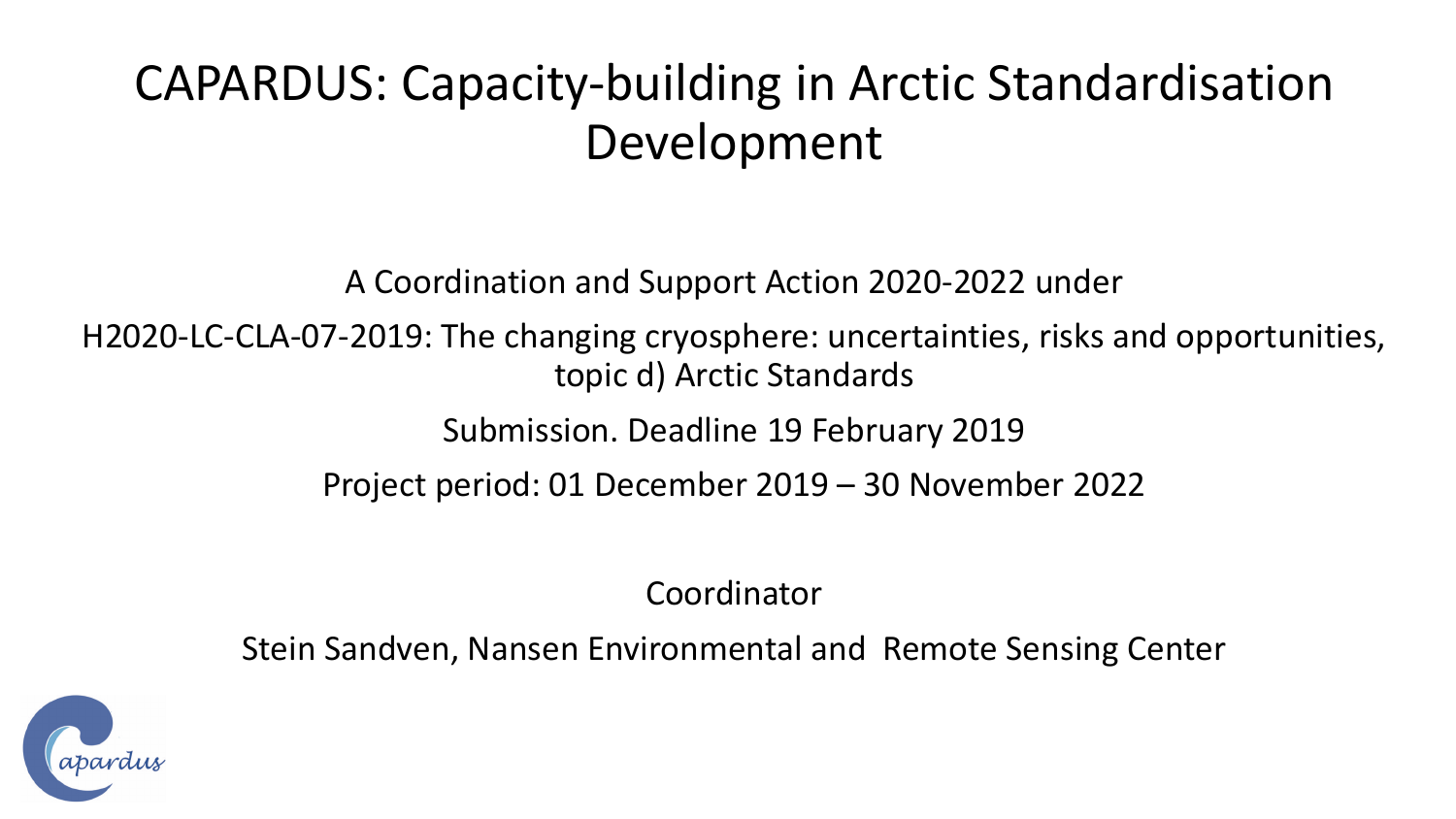## **Call text:**

**d) Arctic standards (Coordination and Support action):** The action should propose guidelines and protocols to develop 'Arctic standards', also including the legal framework, based on the translation of research outcomes into cold-climate technologies and services with commercial potential and the assessment of the sustainability of associated processes and technologies. The action should cover a wide range of technologies and services that have the potential to bring broad social and economic benefits within and beyond the Arctic region. The action should also provide requirements on how to design, build, install, and operate equipment and services to safely perform activities in the Arctic and to respond to emergencies.

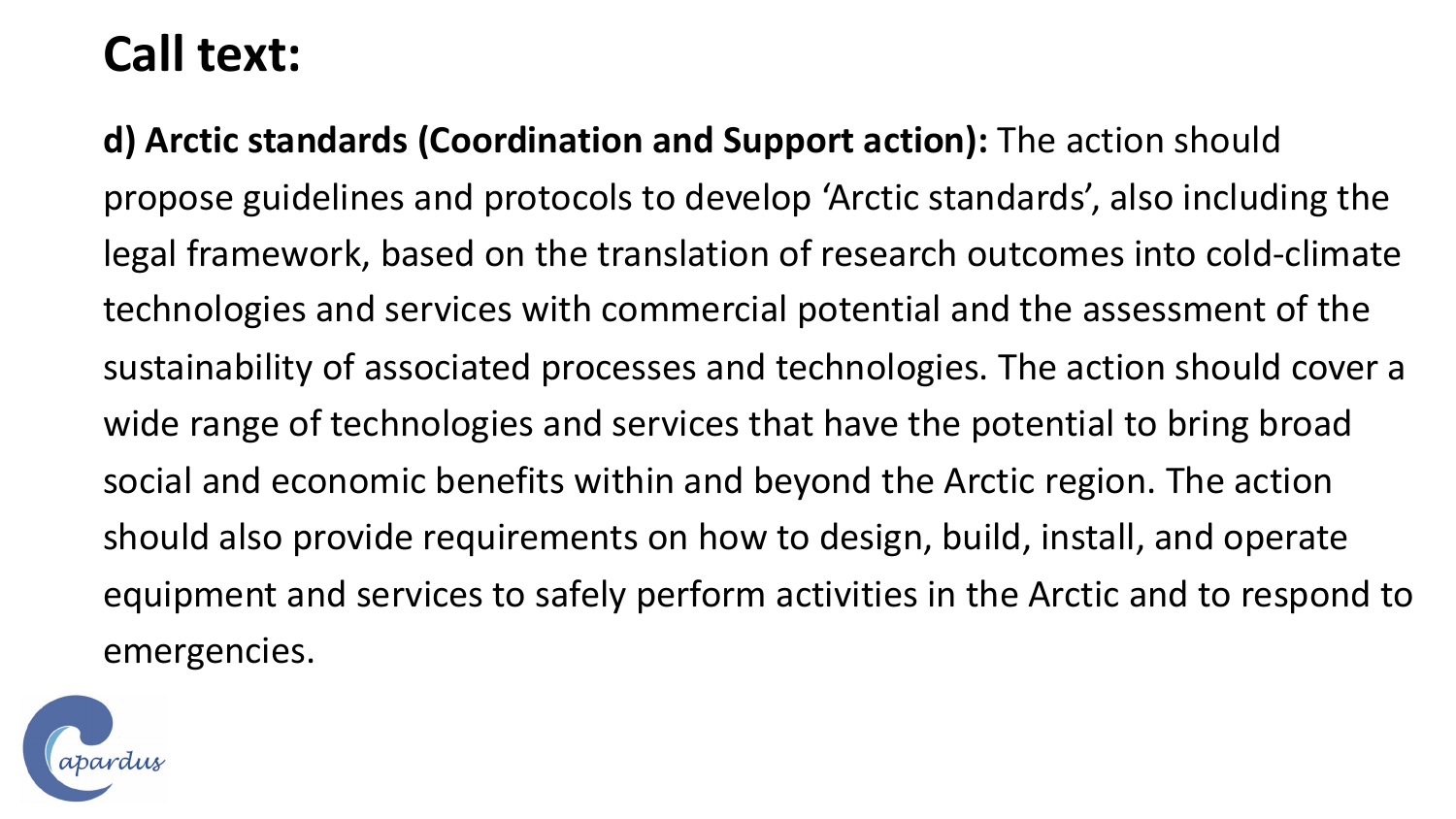## **Objectives**

- *Establish a comprehensive framework for development, understanding and implementation of Arctic standards*
- *Identify and document common practices as basis for development of standardization, building on the Ocean Best Practice System*
- *Bring stakeholders, including researchers and service providers, Indigenous and local communities, commercial operators and governance bodies, together to build an Arctic Best Practice System*



Fisheries is the most important economic activitiy and food source for local communities in Greenland. Photo by Gerth Nielsen



Buildings in Longyearbyen threatened by thawing permafrost. Photo: L. Iversen, NERSC